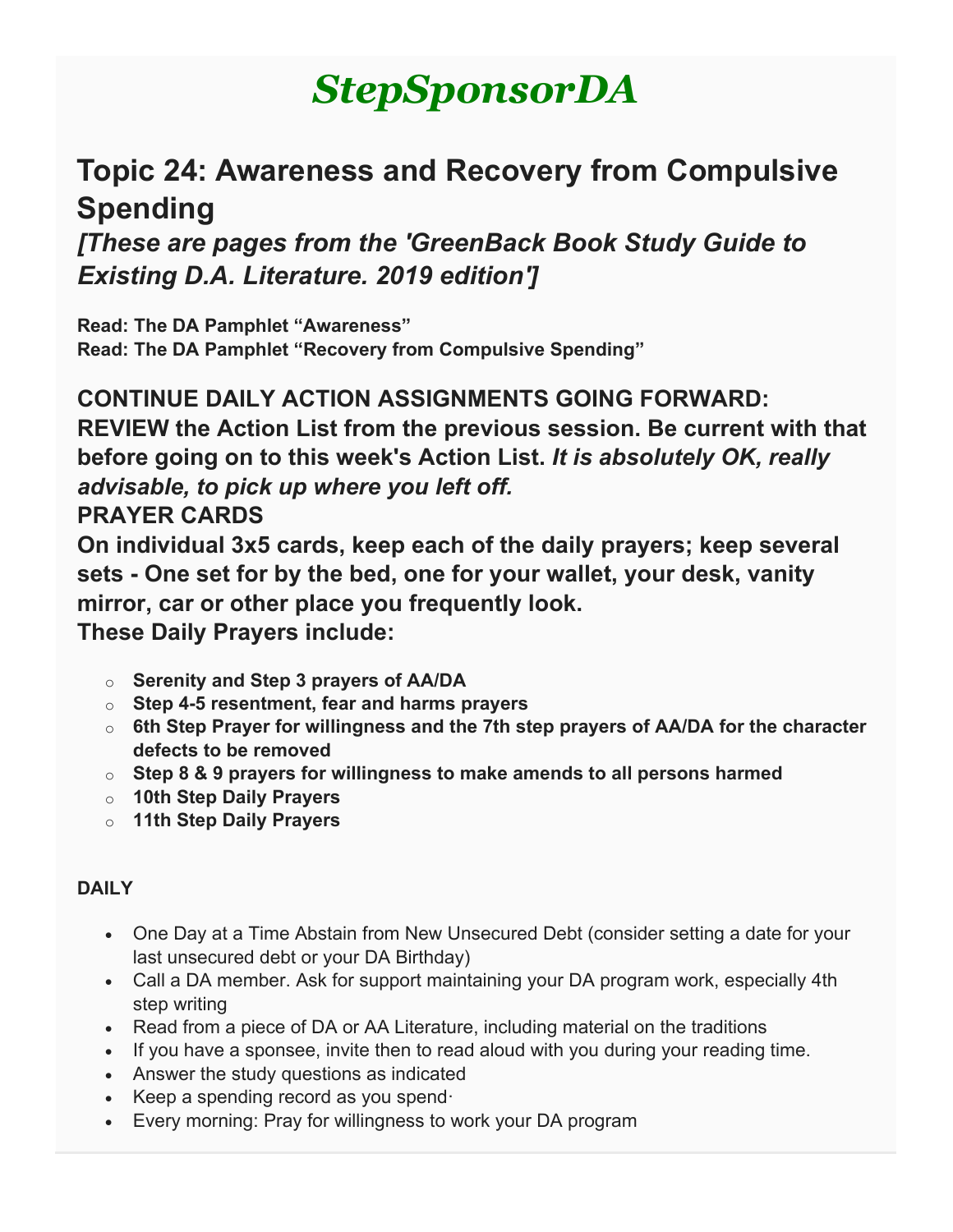- o Pray the Serenity Prayer
- o Pray BOTH the Third Step Prayers, AA's p 63 and DA's p 19o
- $\circ$  Pray the resentment, fear and harms prayers as needed, as they apply.
- $\circ$  Pray the 6th Step Prayer for willingness
- $\circ$  Pray both 7th step prayers for the character defects to be removed (AABB p 76:2; DA 12x12x12 p 33).
- Pray for willingness to make amends to all those you have harmed (AABB p 76:3).
- As you make ongoing amends, keep Praying the STEP 9 PRAYERS IN THE AABB: (BB p 79:1) (BB p 80:1 & 4) (BB p 82:1) (BB p 83:1).
- Read pp 86-88 in the AA Big Book every morning.
- Pray the 11th Step prayers every morning BB pp 86-88

Continue meditation with your morning prayer time - try for 5-20 minutes but start at 1 minute if that is your best. Try to add meditation minutes each day until you are regularly at 20 min per day. Add a variety of spiritual practices, one at a time, as your Higher Power guides you to do so.

Pray these prayers all through the day and consider carrying your prayer cards with you.

#### **EACH EVENING:**

- CONTINUE NIGHTLY 10th STEP WORK BY READING AABB p 84:2 OR 86:1
- Take Step 10 inventory before bed on a nightly basis.
- Pray the 10th Step prayers every night.
- Consider record compiling of your income and expenses, if not nightly, then weekly.

#### **FREQUENTLY: MAKE AMENDS**

- **CONTINUE TO REVIEW YOUR 8th STEP AMENDS LIST**
- **ADD OTHER AMENDS TO THIS LIST AS THEY COME UP**
- **PRAY FOR WILLINGNESS TO MAKE AMENDS TO THEM ALL**
- **CONTINUE MAKING AMENDS FROM YOUR STEP LIST**

#### **HAVE ADDITIONAL PRESSURE RELIEF MEETINGS. (PRG's)**

#### **ACTION PLAN AND SPENDING PLAN**

- WHEN DOING YOUR NUMBERS, AS FEELINGS AND FEARS MAY COME UP, REVISIT THE STEPS 4-7 (AA Big Book P 64-71).
- USE PRAYER AND BOOK ENDING PHONE CALLS TO GAIN SUPPORT IN FOLLOWING THROUGH WITH YOUR PRESSURE RELIEF MEETING ACTION PLAN AND SPENDING PLAN.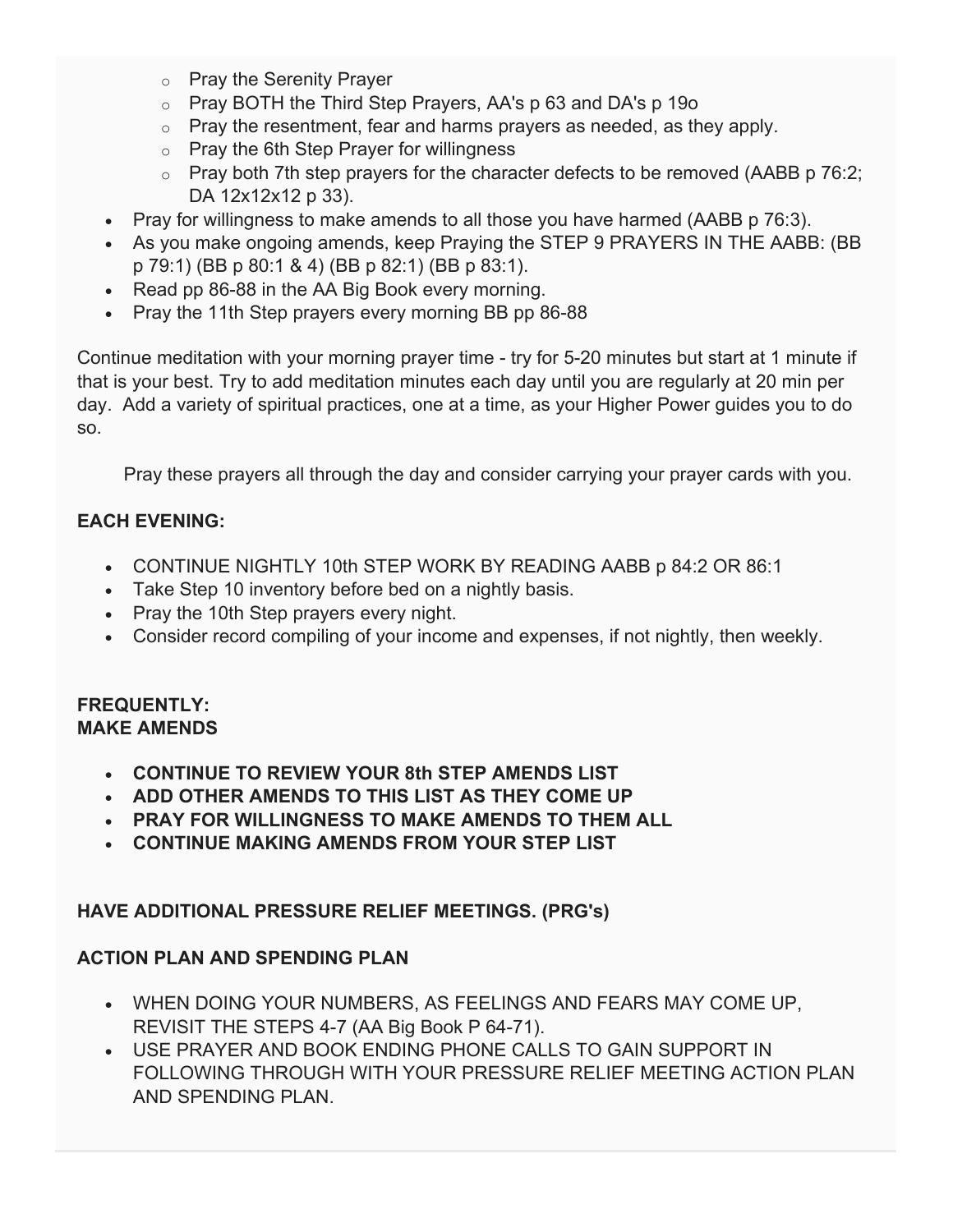BUSINESS DEBTORS: If you are self-employed or own a business, KEEP two or more separate sets of spending/income records: one for personal and one for each business endeavor. If possible, try to find a business owner to be in your PRG.

 AFTER YOUR PRM's AND AFTER PRAYER TIME, REVIEW YOUR SPENDING PLAN, and look for discretionary money, and form a realistic debt repayment plan, spending plan and action plan to fund and realize your visions.

RE-READ the Step 9 promises! AABB p 83:4-84:0 and the 12 Promises of DA

Spend some time on the READINGS in this study each day as you can, at least 15-20 min or more. Let whatever amount of time you have be good enough. Keep coming back.

#### **WEEKLY**

- Attend at least one solution-oriented DA meeting listen for the DA concepts
- At your meeting, share only solutions and only if you have experience doing the work of the meeting topic. If you do not have a solution to share, listen for program-working members of your meetings and ask for their phone numbers or email addresses.
- CALL your DA sponsor or DA phone study partner or another DA member.
- Ask for support maintaining your DA program work and following through on your action plans.
- Share in meetings your availability for sponsorship, phone calls.
- If you have a sponsee or temporary sponsee, take them through the DA/AA literature.
- Consider using the latest edition of this study guide.
- ASK at your meeting, for 2 members to be part of your regular PRG.
- Weekly or monthly, take your entries from your daily spending record and compile them into categories. Look at these against your spending plan.

 **ALLOCATE CONTRIBUTIONS: in your Spending Plan, make a line item for donations, especially 7th tradition donations to your DA meetings, inter-group & world service office. If your means are limited, start with a penny and a prayer and ask your Higher Power what you can contribute, one day at a time. The experience of contribution is a powerful tool of recovery that shifts consciousness out of poverty into abundance.**

**PLAN Monthly or Quarterly ongoing PRM's for yourself, to continue refining your spending and action plans. AFTER PRAYER TIME: Review the amounts for allocation of debt retirement and funding visions you intend to bring forward.**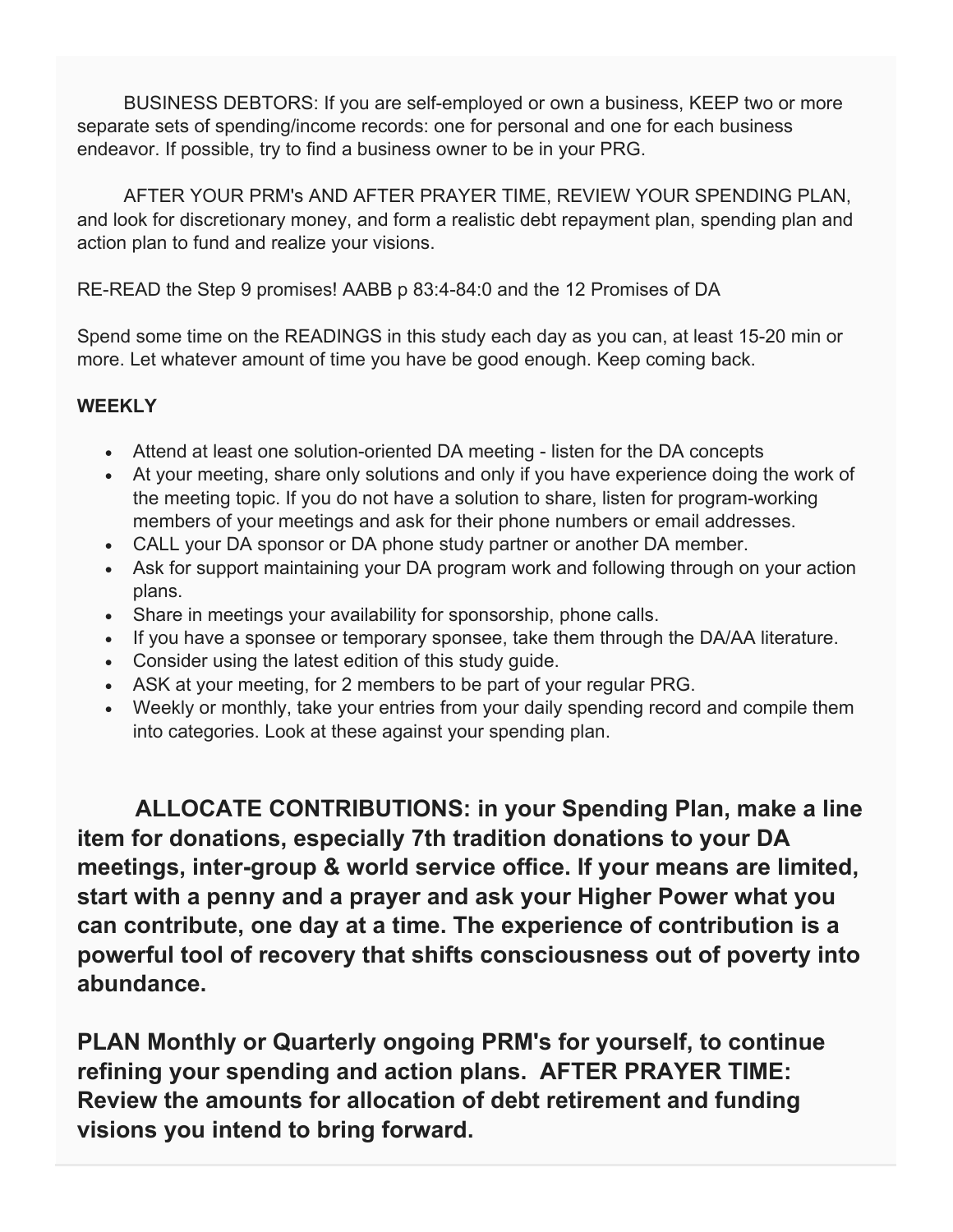## **ACTION PLAN**

 **ACTION ON YOUR VISIONS: Daily, weekly or monthly, pray and follow through on Action Plan items made in your PRG's or visioning sessions.**

**At Meetings carry** *this* **message:**

**· DO At your DA meeting, commit to sharing the solution: your experience, your strength and your hope as to** *how* **you stay abstinent, work the steps, use prayer and meditation to expand your spirituality, use the tools and maintain your recovery, AND WHY all of that is beneficial.**

**· DON'T At your DA meeting, refrain from venting, confessing what you are not doing or sharing on outside issues. If you have an addiction other than compulsive debting, if you are not abstinent, or are not living the steps, refrain from rationalizing or sharing excuses why you are not doing the DA program. Save that for one-on-one phone calls to your sponsor or other trusted member of your DA posse. Also, even if others share confessions, YOU avoid commiseration.**

**· You are not at meetings to talk about yourself, you are there to be helpful.**

**· If you have no solution to share, just gently listen in meetings, absorb the DA concepts and ask briefly for specific help and prayers at the meeting's end.**

**· Carry this message to the meeting and save the mess for your sponsor.**

**· Celebrate anniversaries of length of abstinence. Only pick up birthday chips for amount of time** *abstinent* **from incurring new unsecured debt.**

**· At meetings state your availability for phone calls, PRG's and sponsorship**

**· However your Higher Power guides you, take on a service position in your group.**

*COPYRIGHT JILL C PETERS dadivadelux@yahoo.com do not duplicate without permission. The GreenBack Book Study Guide to existing DA Literature is a Rough Draft and is not DA World Service Conference Approved*